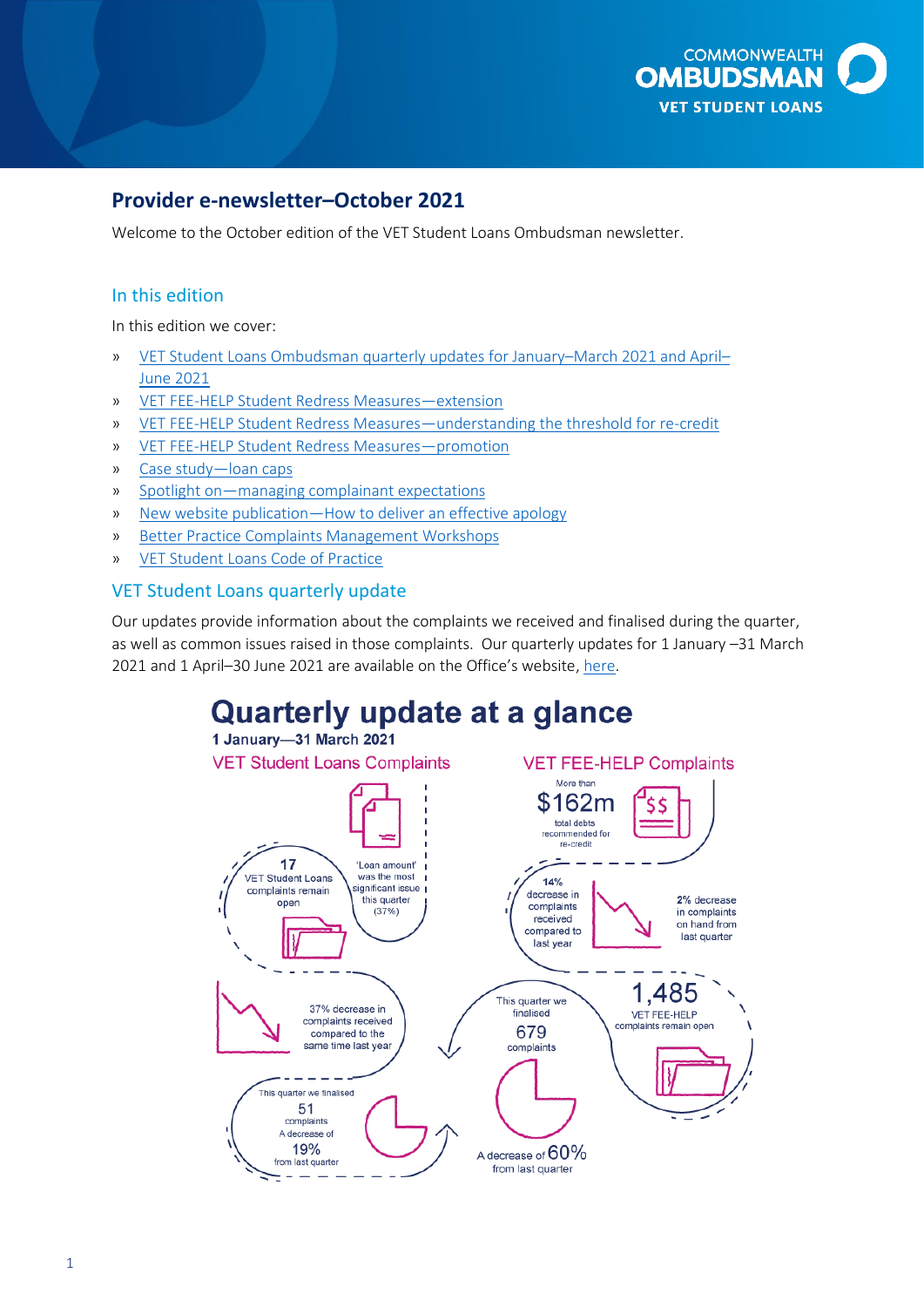

# **Quarterly update at a glance**

# <span id="page-1-0"></span>VET FEE-HELP Student Redress Measures–Extension

The Student Redress Measures were due to end on 31 December 2020, but the Australian Government decided to extend them to 31 December 2022. For complaints made after 31 December 2020, complainants need to explain the exceptional circumstances that meant they did not make a complaint earlier.

The term 'exceptional circumstances' is broadly defined and could include the following:

- The complainant did not know they had a VET FEE-HELP debt or did not know it could be cancelled under the measures.
- The complainant, or someone they were caring for, was impacted by COVID-19 or a disability or illness between 1 January 2019 and 31 December 2020.
- The complainant has trouble understanding or communicating in English.
- The complainant was under financial stress such as homelessness or unemployment.
- The complainant tried to make a complaint earlier, but something went wrong.

We have updated our factsheet about the VET FEE-HELP Student Redress Measures (available [here\)](mailto:https://www.ombudsman.gov.au/__data/assets/pdf_file/0006/111030/VET-FEE-HELP-Student-Redress-measures-fact-sheet-revised-24-June-2021.pdf) to reflect these changes.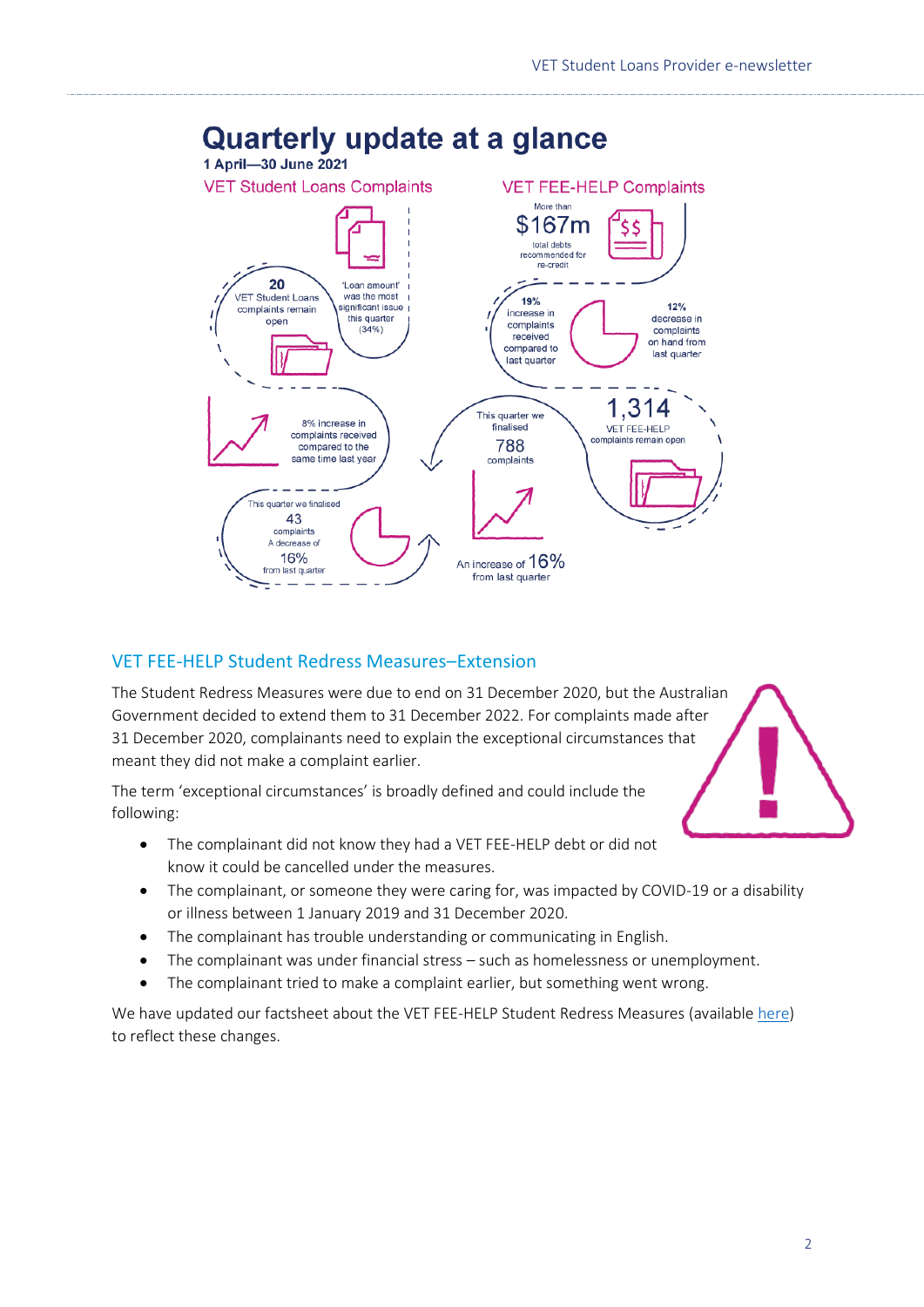# <span id="page-2-0"></span>VET FEE-HELP Student Redress Measures—understanding the threshold for re-credit

 The VET FEE-HELP Student Redress Measures were enacted through the *Higher Education Support Amendment (VET FEE-HELP Student Protection) Act 2018 (Cth).* These measures apply retrospectively and enable the Secretary of Department of Education, Skills and Employment (the department) to re-credit VET FEE-HELP (VFH) debt incurred because of *'inappropriate conduct'* by a VET provider or agent.

 recommendation to the Secretary of the department or their delegate about whether a student's Since January 2019, our Office's role in the Student Redress Measures has been to assess and make a loan should be re-credited, and the relevant debt removed. When assessing if a person's VFH debt is eligible under the Redress Measures, we consider whether it is *reasonably likely* that:

- 1. the student did not complete the requirements for the unit of study, regardless of whether the student is recorded as having completed the unit
- to a unit of study or course of study of which the unit forms a part. 2. a VET provider (or its agent) engaged in inappropriate conduct towards the student in relation

 The *reasonable likelihood* standard of proof benefits complainants because it is easier to meet than the *balance of probabilities* standard of proof, which is the threshold that is usually used for administrative decisions.

 This 'lower' standard of proof recognises it can be difficult to obtain definitive evidence of events that occurred 5 to 10 years ago in circumstances where written records were often not kept, and the education provider may no longer be operating.

 The only circumstances in which a provider may be liable for the costs of a re-credit under the Student Redress Measures are where the student:

- was not entitled to VFH assistance, for example because they were not an Australian citizen, or
- set out in the legislation. These provisions deal with specified conduct which occurred from • incurred a VFH debt because of *'unacceptable conduct'* by a VET provider or their agent, as 1 January 2016 and the *'balance of probabilities'* standard of proof applies.

#### <span id="page-2-1"></span>VET FEE-HELP Student Redress Measures—promotion

 Darwin and met with local organisations that provide services and support to In May 2021, we attended the Financial Counselling Australia Conference in Aboriginal and Torres Strait Islander communities.

In June 2021, in conjunction with the department, we released an awareness campaign which included:

• social media posts (Facebook and Twitter) targeting impacted students, and the parents of impacted students

• distributing updated posters, pamphlets, and fact sheets to government agencies, education peak bodies and community support organisations/groups who are likely to encounter and/or assist affected students.

The aim of both activities was to promote the extension of the Student Redress Measures, particularly in disadvantaged and remote communities, and to raise awareness of the Office's role in handling complaints about VFH debts.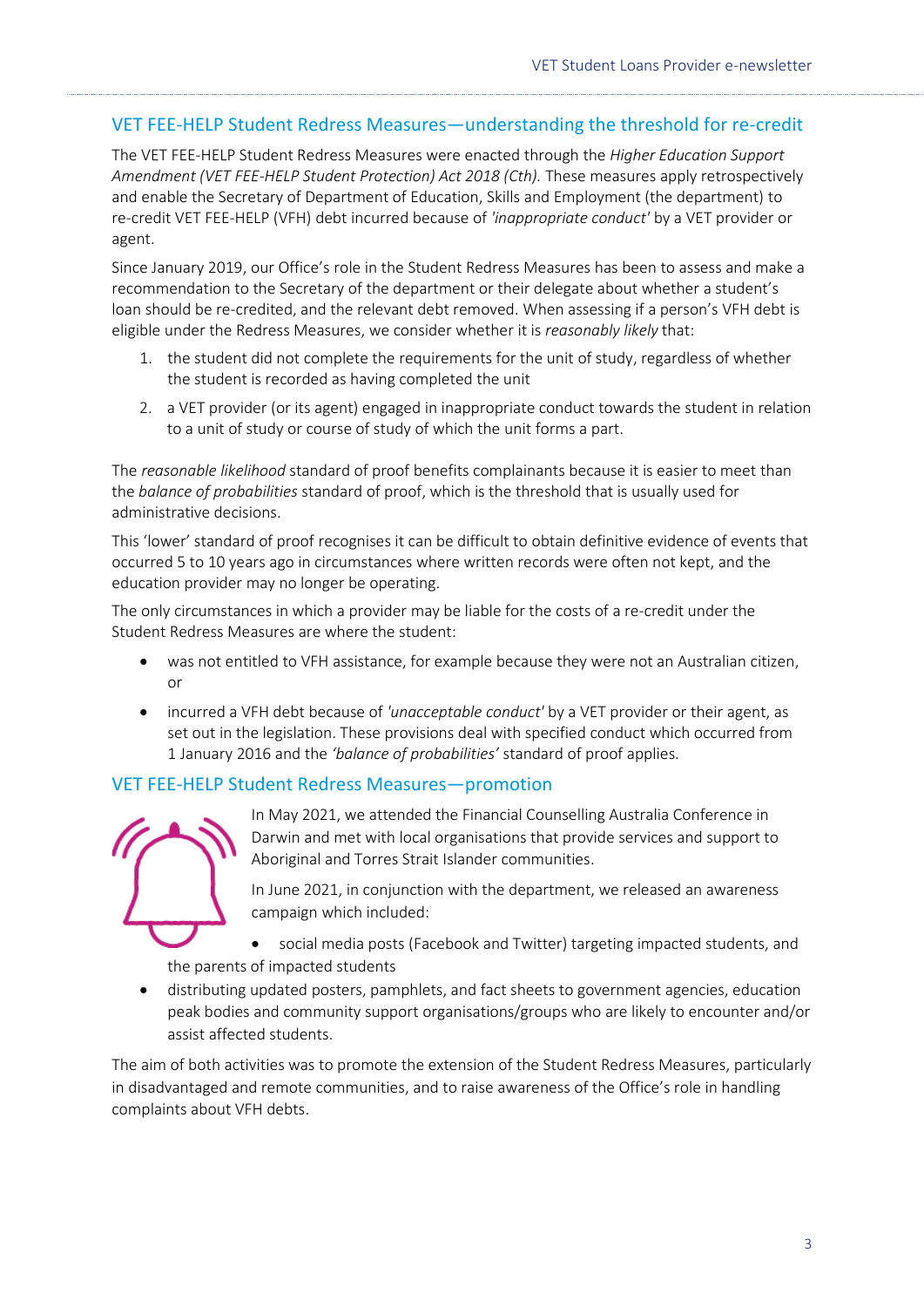# <span id="page-3-0"></span>VET Student Loans Case Study—loan caps

 Our Office received a complaint from a student\* who had incurred a VET Student Loan (VSL) debt with a provider that closed approximately 2 months after their course commenced. At the time provider closed, the student could not find a replacement provider who offered a payment plan for the gap fees and could not continue their studies.

Approximately 2 years later, the student enrolled in the same diploma with a provider who agreed to offer them a payment plan for the gap fee and they commenced the course again. The complainant engaged in studies with this provider for around 12 months and was close to completing their study when the provider wrote to advise they had exceeded the loan cap for the course and were now liable for an additional \$8,000 in gap fees.

 complainant did not mention the previous studies to the new provider or advise they had previously accessed VSL for the same course. Similarly, the provider did not ask whether the student had The complainant was aware of the loan cap but believed that when their original provider closed, they would not incur a debt with that provider. When they enrolled to start the course again, the engaged in previous studies or accessed VSL for that course.

 were financially vulnerable because they could not afford to pay the additional gap fees. As a result, the complainant was in a situation where they had almost completed their studies and

 provider. However, we assessed the behaviour of the closed provider towards the student and Our Office was not able to assist the complainant regarding the payment of gap fees to their current referred the complainant to the Department of Education, Skills and Employment for consideration of a re-credit of the VSL debt incurred with the closed provider.

 VSL for the same course with another provider. This creates an opportunity to discuss the impact of the loan cap early in the process and reduces the risk of the student and provider being placed in a We suggest providers ask all students who apply for a VSL whether they have previously applied for a difficult position.

\*De-identified for privacy purposes.

## <span id="page-3-1"></span>Spotlight on: Managing complainant expectations

 unattainable, such as financial compensation or having a staff member manage a complainant's expectations as early as possible. When a student makes a complaint to their provider, they may expect or hope for an outcome that is unreasonable, inappropriate, or fired. To avoid disappointment and escalated complaints, it is best to

In the first contact with the complainant, clarify the issues the complainant is concerned about and the outcomes they are seeking. Explain the complaints process, what will happen next, timing, responsibilities of both parties and possible outcomes.



 If it will not be possible to provide the complainant's desired outcome, be honest about this at the outset. One approach may be to say, 'So that you are not disappointed later, I should clarify that it is not possible to…because…but we may be able to…'.

You can read more about complaint handling in the Commonwealth Ombudsman's Better Practice [Complaint Handling Guide](https://www.ombudsman.gov.au/publications/better-practice-guides/Better-practice-complaint-handling-guide) and the NSW Ombudsman's manual for [managing unreasonable conduct](https://www.ombudsman.gov.au/__data/assets/pdf_file/0022/35617/NSW-Ombudsmans-Managing-Unreasonable-Complainant-Conduct-guide.pdf)  [by a complainant,](https://www.ombudsman.gov.au/__data/assets/pdf_file/0022/35617/NSW-Ombudsmans-Managing-Unreasonable-Complainant-Conduct-guide.pdf) which are both available on the [Commonwealth Ombudsman website.](https://www.ombudsman.gov.au/publications/better-practice-guides/_nocache)